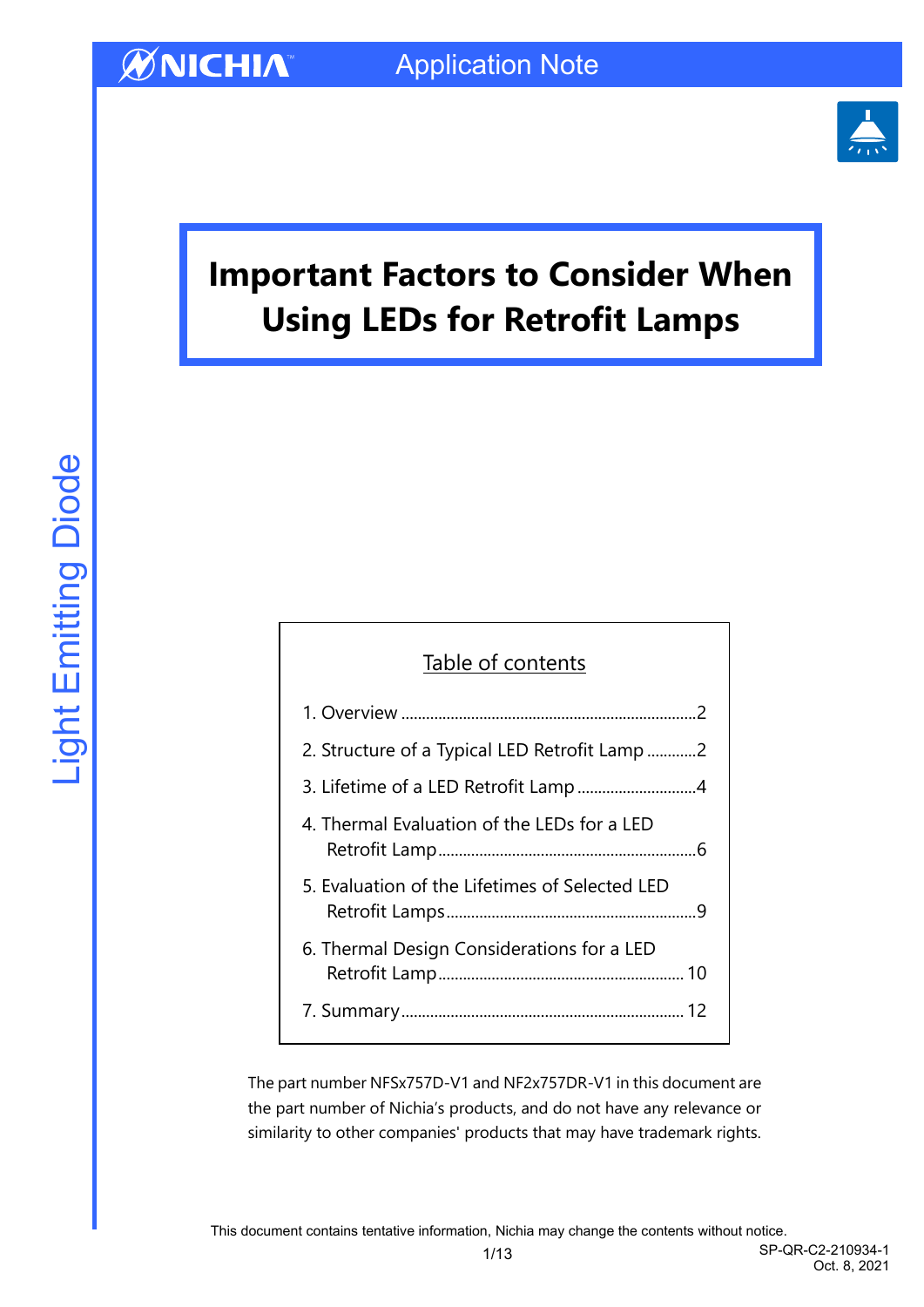### <span id="page-1-0"></span>**1. Overview**

As the performance and reliability of LEDs has improved in recent years, the number of light bulbs using LEDs (i.e. LED retrofit lamp) has increased; much of this volume is due to replacing LEDs in light bulbs that had previously used conventional light sources (i.e. incandescent bulbs and compact fluorescent lamp [CFL]).

LED retrofit lamps offer both economic and ecological benefits; two major advantages of LED retrofit lamps over conventional lamps are:

- Low energy consumption
- Long lifetime (e.g. commercially available LED retrofit lamps with a long lifetime of 40,000hours).

However, depending on the thermal design of the LED retrofit lamp (i.e. how to dissipate the heat from the LEDs and keep the LED temperature sufficiently low), the lifetime may become shorter than the designed lifetime. Considering that LED retrofit lamps are designed to be compact, lightweight, and can be used for special applications (e.g. hermetically-sealed luminaire, luminaire in contact with or enclosed/covered by thermal insulation material), careful consideration should be given to ensure appropriate thermal management.

This application note provides information for understanding the lifetime of LEDs and details on how to estimate the useful life of an LED retrofit lamp.

### <span id="page-1-1"></span>**2. Structure of a Typical LED Retrofit Lamp**

Refer to Figure 1 for the structure of a typical LED retrofit lamp and Table 1 for the descriptions of its key components.

The performance/reliability of the LED may vary depending on the material of the components; ensure that sufficient verification is performed for the chosen application.





This document contains tentative information, Nichia may change the contents without notice.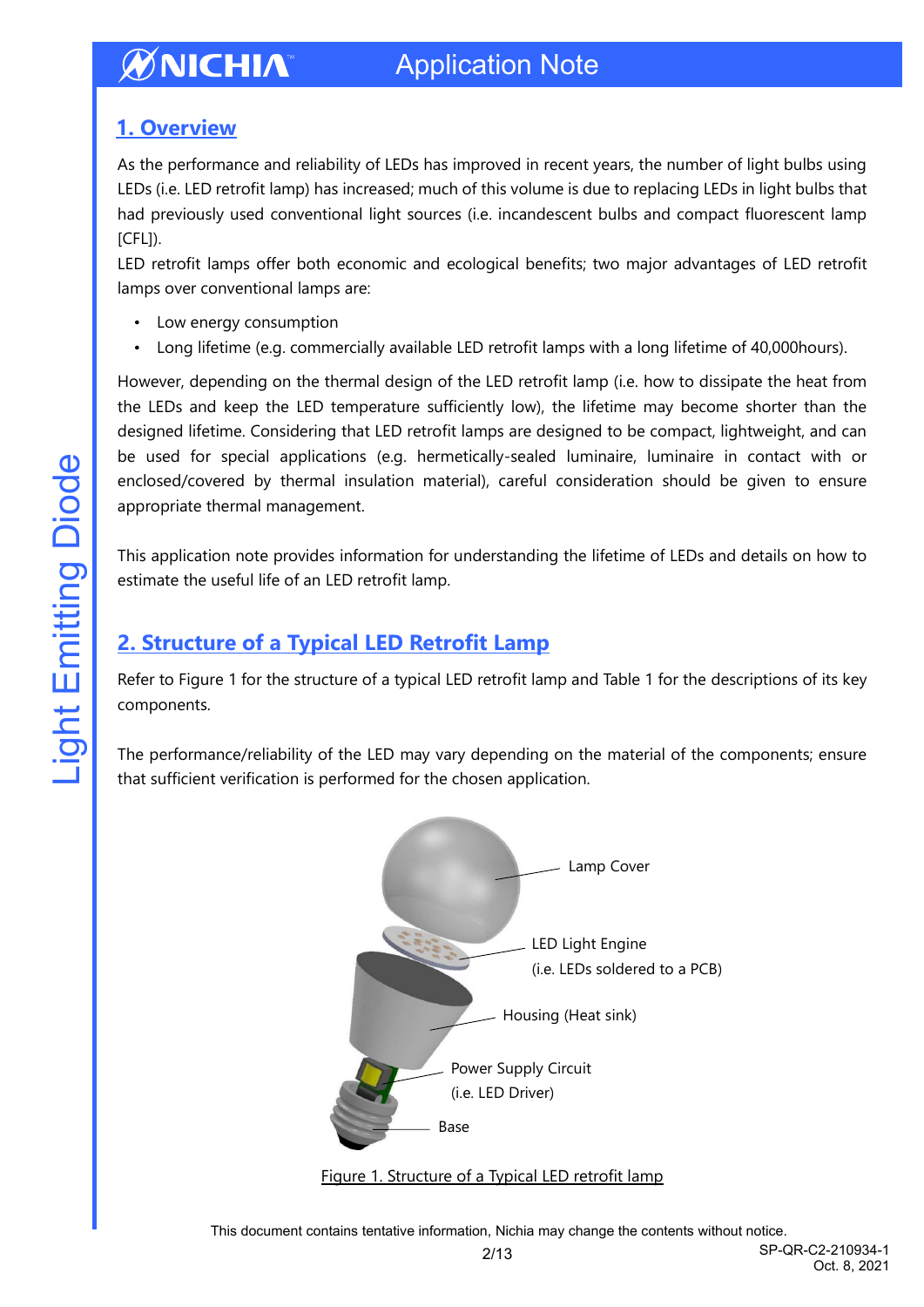# Application Note

### Table 1. Structure of a Typical LED retrofit lamp

| <b>Key Component</b>                         | <b>Function/Feature</b>                                                                                                                                                                                                                                                     | <b>Notes</b>                                                                                                                                                                                                                                                                                                                                                                                                                                                                                                                                                                                                                                                                                                                                                                                                                                                        |
|----------------------------------------------|-----------------------------------------------------------------------------------------------------------------------------------------------------------------------------------------------------------------------------------------------------------------------------|---------------------------------------------------------------------------------------------------------------------------------------------------------------------------------------------------------------------------------------------------------------------------------------------------------------------------------------------------------------------------------------------------------------------------------------------------------------------------------------------------------------------------------------------------------------------------------------------------------------------------------------------------------------------------------------------------------------------------------------------------------------------------------------------------------------------------------------------------------------------|
| Lamp Cover                                   | A lamp cover is a means of<br>providing protection for the<br>LEDs and diffusing the light. For<br>further control of the lamp light<br>(e.g. directing the light upwards,<br>collimating the light, etc.),<br>additional lenses may be<br>installed inside the lamp cover. | The lamp cover may affect the luminous flux of the lamps<br>depending on its visible transmittance. To minimize the<br>reduction, a lamp cover with a high visible transmittance<br>should be used. However, this lamp cover may not be<br>effective to diffuse the LED light, increasing the glare of the<br>lamp (i.e. allowing more light to enter the eyes and cause<br>difficulty seeing objects).                                                                                                                                                                                                                                                                                                                                                                                                                                                             |
| LED Light Engine                             | A light engine serves as the light<br>source for an LED retrofit lamp.<br>It is a PCB populated with LEDs<br>and protection devices.                                                                                                                                        | It is important for LED retrofit lamps to dissipate the heat<br>from the LEDs effectively; metal core printed circuit boards<br>(i.e. MCPCB) with a high thermal conductivity may be<br>required depending on the design of the chosen<br>application.<br>The copper layer should be sufficiently large to ensure that<br>the heat from the LEDs spreads evenly and effectively.<br>To extract more light from the light engine and improve<br>the luminous flux of the lamp, a material with high<br>reflectivity should be used for the solder mask.                                                                                                                                                                                                                                                                                                              |
| Housing<br>(Heat Sink)                       | A heat sink is a means of<br>dissipating the heat from the<br>LEDs and provides mechanical<br>support for the lamp.                                                                                                                                                         | The light engine temperature can be high and this is more<br>likely to occur in the LED retrofit lamp than other lighting<br>applications. To keep the temperature sufficiently low, a<br>thermal interface material (e.g. thermal grease, thermal<br>film) with a high thermal conductivity should be used to<br>dissipate the heat from the LEDs.<br>It is possible to improve the heat dissipation capability of<br>the LED retrofit lamp by optimizing the shape of the heat<br>sink (e.g. heat sink with pins/fins to dissipate heat more                                                                                                                                                                                                                                                                                                                      |
| Power Supply<br>Circuit<br>(i.e. LED Driver) | A LED driver holds the power<br>supply circuit to transform the<br>general-purpose alternating<br>current (i.e. AC) to the direct<br>current (i.e. DC) for the LEDs.                                                                                                        | effectively); however, this will increase the lamp's weight.<br>The LED driver's AC-DC transformation efficiency has a<br>significant effect on the luminous efficacy of the LED<br>retrofit lamp.<br>LED retrofit lamps are designed to be compact and the LED<br>driver is positioned close to the LED light engine; electronic<br>components in the LED driver are more likely to be<br>affected by the heat from the LEDs and become warm. If<br>this occurs in the electrolytic capacitor, it will extremely<br>shorten the component's life and accordingly the lamp<br>life/performance will be significantly affected.<br>To provide insulation between the LED driver and the heat<br>sink and allow for better heat dissipation of the LED retrofit<br>lamp, the LED driver should be completely surrounded by a<br>resin material (e.g. silicone resin). |
| Base                                         | A base (also sometimes referred<br>to as a lamp cap) is a means to<br>electrically and mechanically<br>connect the lamp to the lamp<br>holder of a luminaire.                                                                                                               | There are standards/specifications (e.g. shape) for bases<br>and sockets by the type of luminaire <sup>1</sup> . For more details,<br>refer to standards/specifications corresponding to the<br>chosen application.                                                                                                                                                                                                                                                                                                                                                                                                                                                                                                                                                                                                                                                 |

#### Note:

1 JIS C 7709-1 Lamp caps and holders together with gauges for the control of interchangeability and safety, Part 1 Lamp caps

This document contains tentative information, Nichia may change the contents without notice.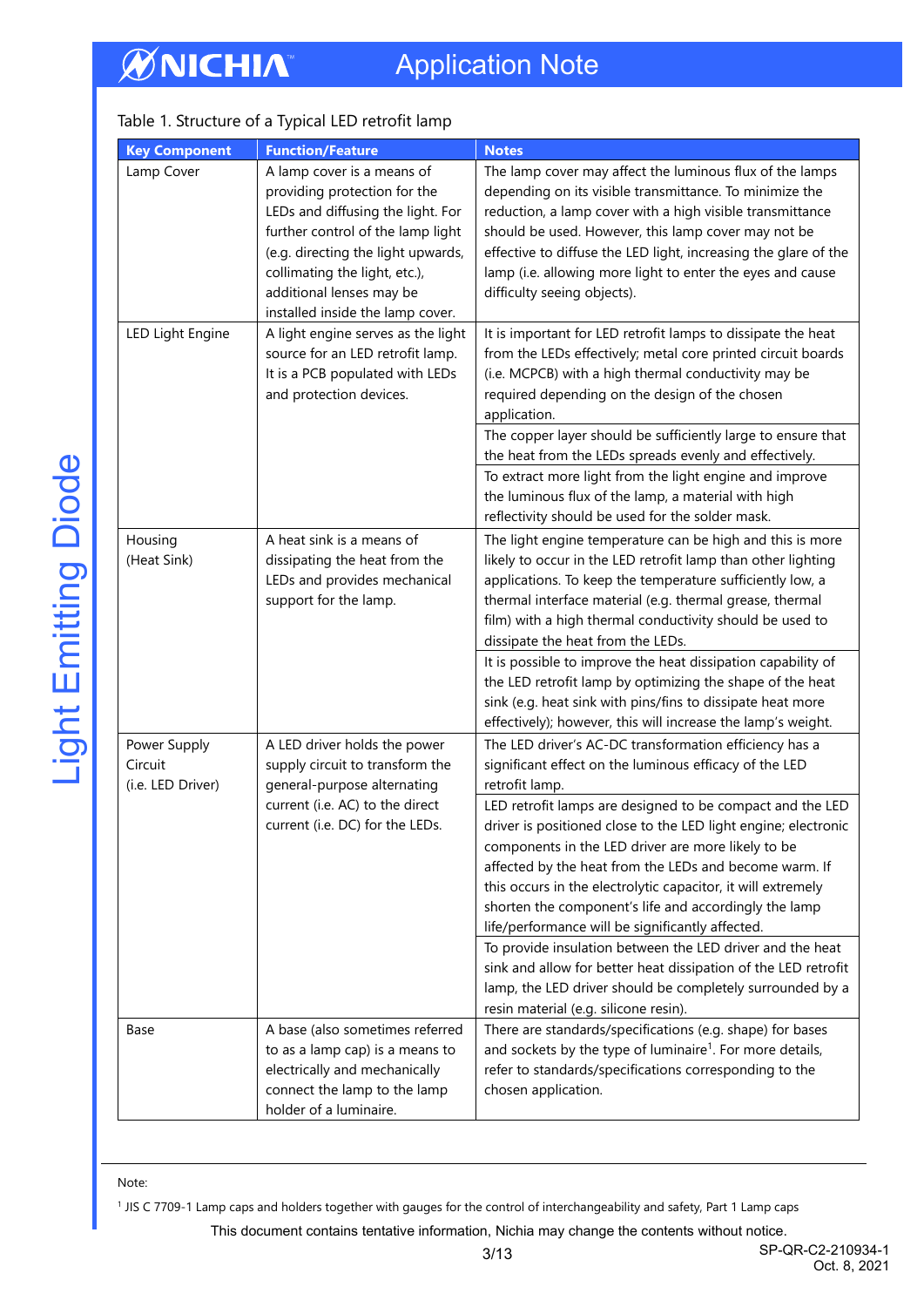## <span id="page-3-0"></span>**3. Lifetime of a LED Retrofit Lamp**

As discussed in the Overview section, as the junction temperature of the LEDs increases the lifetime of the LEDs will shorten, causing the life of the LED retrofit lamp to decrease. Understanding the effect of temperature on lifetimes is critical to ensure good thermal management for the chosen application. For more details, refer to the following section.

#### 3.1. Factors that affect the life/performance of the LED retrofit lamp

Unlike incandescent light bulbs which stop illuminating suddenly, LED retrofit lamps instead lose their brightness over time as the lamp is used. The lifetime of an LED retrofit lamp is defined by the Japanese Industrial Standards<sup>2</sup> as the point at which the light output (i.e. lumen) has depreciated to 70% of the initial light output (i.e. rated luminous flux) when the lamp is operated under specified conditions.

When designing a LED retrofit lamp, the design life may be determined based on the lumen maintenance data for the LED being used. However, it is important to consider the lifetimes of the other components in the lamp when estimating the lifetime of the system. For example, electrolytic capacitors are one of the components that are commonly used in the LED driver and are particularly susceptible to heat. If electrolytic capacitors are used where the ambient temperature (i.e. TA) is high, it can cause the capacitance to significantly decrease causing the component's life to decrease. The life of an electrolytic capacitor may be halved for every increase of 10°C in the component. Once the electrolytic capacitor has reached its end-of-life, it may cause the LED retrofit lamp to flicker or not to illuminate.

#### 3.2. Factors that affect the LED lifetime

LEDs consist of a semiconductor device (i.e. LED die) and other component parts/materials. While LED dice have very long lifetimes, LED component parts/materials can discolor over time as they are exposed to high ambient temperature and this causes the LED's light output to decrease. For the NICHIA 757 series LEDs, the following changes have a significant effect on the amount of light extracted from the package, leading to a reduction over time in the luminous flux:

- Encapsulating resin discolors and it causes the transmittance to decrease
- Package materials discolor and it causes the reflectance to decrease
- Die-bonding resin discolors and it causes the reflectance to decrease
- Lead frame discolors and it causes the reflectance to decrease

For the internal structure of a NICHIA 757 series LED and the positional relationship between these part/materials and the LED die, refer to Figure 2 below.

The LED die temperature (i.e. LED junction temperature) affects the LED lifetime. The higher the LED die temperature, the higher the temperatures of the surrounding parts/materials and the more rapidly discoloration progresses in these parts/materials. The following section provides more details on how the LED junction temperature affects the LED lifetime.

Note:

This document contains tentative information, Nichia may change the contents without notice.

<sup>2</sup> JIS C 8157: 2011 Self-ballasted LED-lamps for general lighting services > 50V – Performance requirements.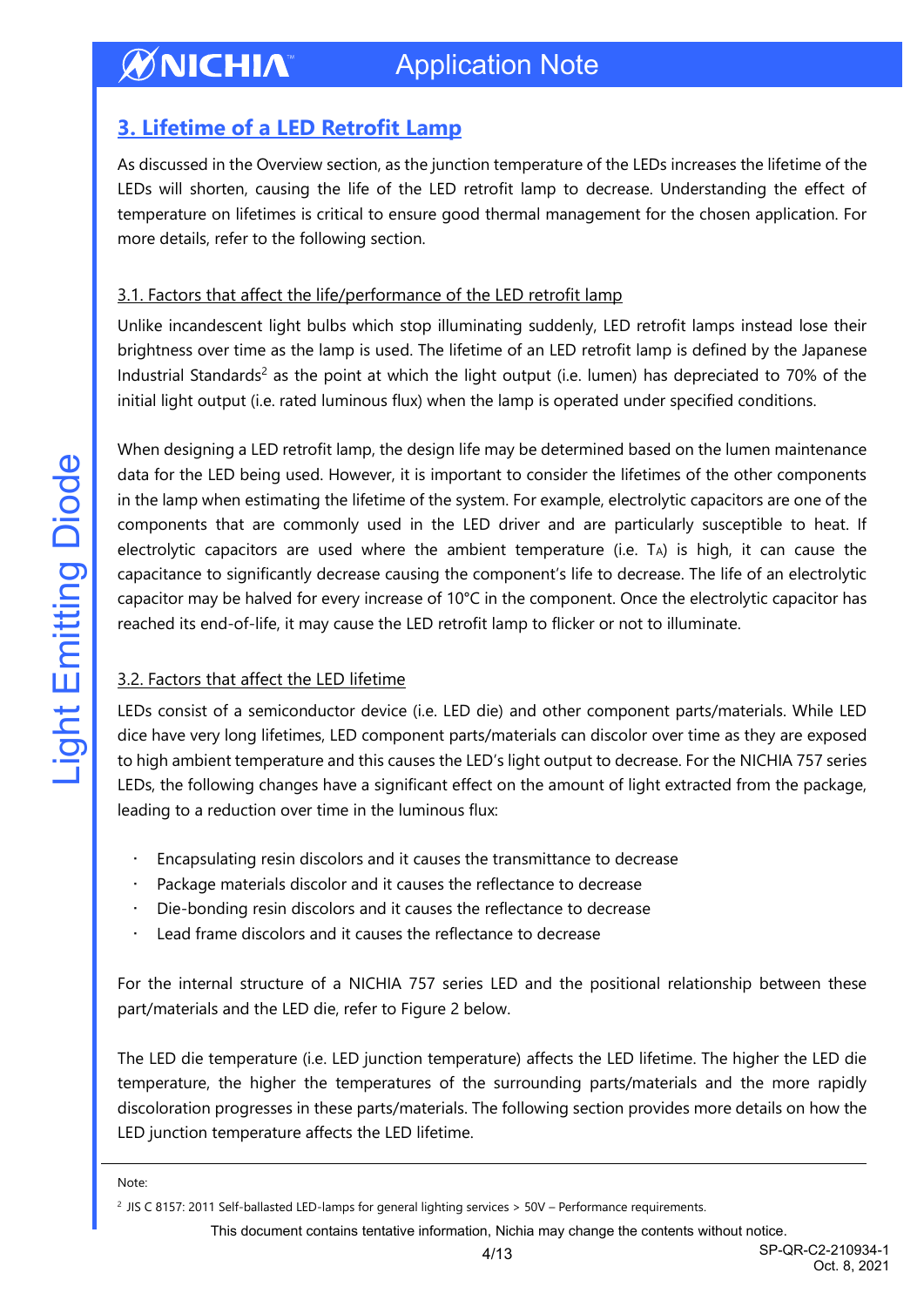# Application Note



Figure 2. Internal Structure of a NICHIA 757 series LED

#### 3.3. How to Estimate the LED Lifetime

**ØNICHIA** 

Nichia provides technical data/information that is required to estimate the LED lifetimes upon request (See Figure 3 below). This includes the Junction Temperature (i.e.  $T_J$ ) vs. Lifetime data that shows how the T<sup>J</sup> affects the lifetime (i.e. L70 lifetime: time at which the LED has degraded to 70% of its initial luminous flux). For example, if the NFSx757D-V1 or NF2x757DR-V1 LED is used to design a LED retrofit lamp with a lifetime of ≥ 40,000 hours, ensure the T<sub>J</sub> ≤ 95°C per the T<sub>J</sub> vs. Lifetime data for the LED model (see Figure 3 below). There are important issues to consider when using this technical data/information for the chosen application:

- The lifetimes in the technical information/data are estimates using an average of measured data; the measurement conditions/environments may differ from those for the chosen application. Ensure a thermal design with sufficient margin/tolerances is used for the chosen application.
- If the LEDs are used at junction temperatures (T<sub>J</sub>) that exceed the absolute maximum T<sub>J</sub> (See Figure 3), it may cause issues (e.g. the LED performance to degrade, damage to the LED).
- The LED lifetime can be extended until it reaches a certain point of time; however, it is limited by the component parts/materials. For example, the maximum estimated lifetime of the NFSx757D-V1 or NF2x757DR-V1 LED is 50,000 hours (See Figure 3).
- If the period of use exceeds the maximum estimated lifetime, it may cause issues (e.g. the LED performance to degrade, damage to the LED).



This document contains tentative information, Nichia may change the contents without notice. Figure 3. Example of the Technical Data (NFSx757D-V1/NF2x757DR-V1 Presumption of Lifetime)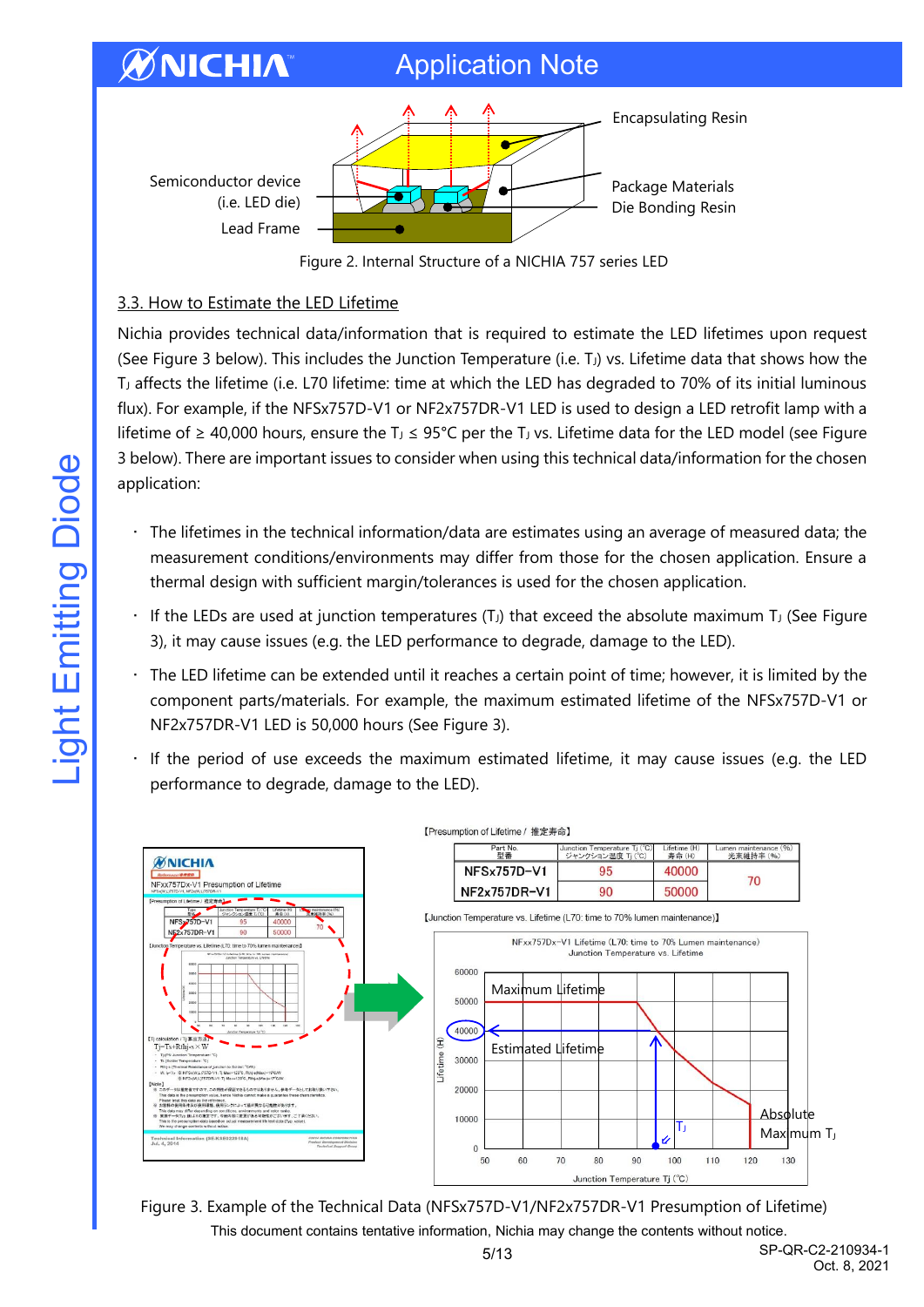#### ØNICHIA Application Note

# <span id="page-5-0"></span>**4. Thermal Evaluation of the LEDs for a LED Retrofit Lamp**

The lifetime of an LED is determined by the  $T_{J}$ ; to estimate the lifetime of the LEDs, the correct  $T_{J}$  value is essential. This section provides details on how to determine the  $T<sub>J</sub>$  and cautions/suggestions when performing thermal evaluations.

#### 4.1. How to Determine the LED Junction Temperature  $(I<sub>1</sub>)$

For information on how to determine the TJ, refer to Nichia's Application Note SP-QR-C2-210274 Thermal Design of the LEDs that details the following two recommendations:

- Measuring the temperature at the T<sub>S</sub> Measurement Point (i.e. T<sub>S</sub>) or the temperature at the T<sub>C</sub> Measurement Point (i.e.  $T_c$ ) to calculate the  $T<sub>J</sub>$  (i.e. Equation 1)
- $\cdot$  Operating the LED under the specified conditions to measure the V<sub>F</sub> according to Nichia's Application Note SP-QR-C2-210274 Thermal Design of the LEDs and calculate the T<sub>J</sub> using the VF data.

For other information specific to each LED model that is necessary to perform these calculations (i.e. location to attach the thermocouple,  $R_{\theta J}R_{\theta JC}$ , refer to both the specification for the LED model and the technical data/information as mentioned in Section 3.3. Note that the RθJs/RθJc may vary depending on the LED; to calculate the T<sub>J</sub> use the maximum RθJS/RθJC, instead of the typical RθJS/RθJC.

```
Equation 1: T_J = T_S + R_{\theta J S} W
```
(or 
$$
T_J = T_C + R_{\theta J C} W
$$
)

```
T_J = LED junction temperature: °CT<sub>S</sub> = Soldering temperature: °CT_c = LED case temperature: °CR_{\theta\text{JS}}(R_{\theta\text{JC}}) = Thermal resistance from junction to
                  T<sub>S</sub>(T<sub>c</sub>) measurement point: °C/W
W = Input power (I_F \times V_F): W
```
### 4.2. Cautions/Suggestions when performing a thermal evaluation

Ensure that the evaluation LED light engine/conditions meet the following requirements/ recommendations prior to measuring the Ts/Tc:

- 1. Verify that the temperature is distributed evenly over the surface of the evaluation LED light engine
- 2. Estimate the maximum  $TA$  for the chosen application and use this value for the evaluation
- 3. Install the evaluation LED light engine in the actual LED retrofit lamp and measure the  $T<sub>S</sub>/T<sub>C</sub>$  with all the lamp component parts (e.g. lamp cover) in place
- 4. Operate the evaluation LED retrofit lamp to ensure the saturation temperature at the LED junction has been reached
- 5. Set the evaluation LED retrofit lamp according to the intended position/orientation

For more details, refer to Sections 4.2.1 to 4.2.5 below.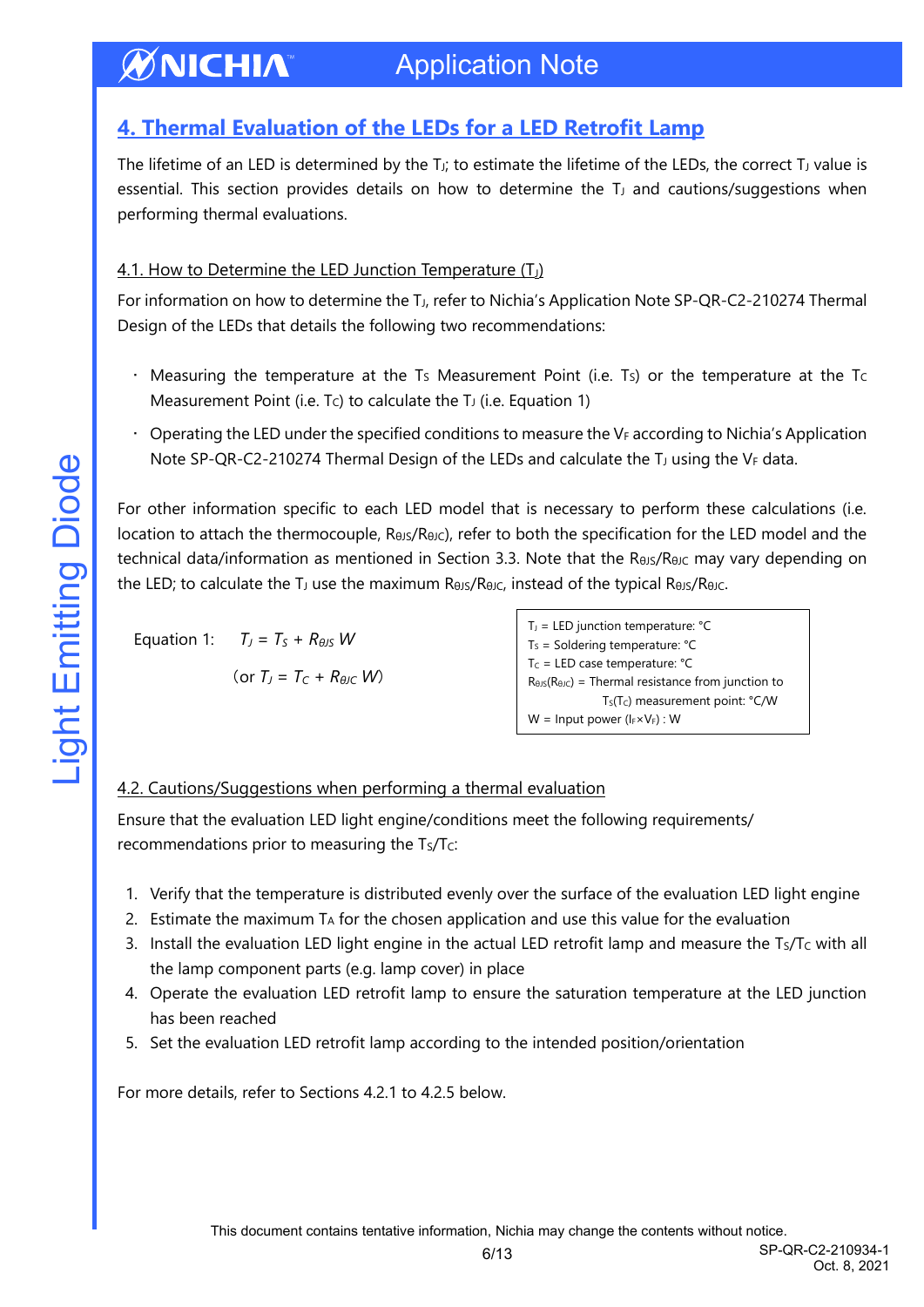## Application Note

#### 4.2.1. Verifying the Temperature Distribution over the Evaluation LED Light Engine

The temperature of the LED light engine may not be distributed evenly (See Figure 4-b below) when:

- there is a defect in the parts/materials (e.g. housing/heat sink, thermal interface material) on the thermal path between the LED and ambient air
- there is an issue with the LED configuration design and it causes an excessive amount of electrical current to a specific LED, causing this LED to generate excessive heat.

These may cause the  $T_J$  to exceed the expected value causing the LED life to decrease; the LED retrofit lamp/LED light engine should be designed to ensure that the temperature is distributed as evenly as possible on the LED light engine (see Figure 4 below).

Note that the thermal imaging results represent the LED's surface temperature (i.e. temperature of the encapsulating resin) instead of the actual T<sub>J</sub> of the LED; thermal imaging cameras should be used only to verify the temperature distribution and determine the LED with the highest surface temperature. To calculate the  $T_J$  to estimate the lifetime of the LED retrofit lamp, use this LED and measure the Ts/Tc.



**ØNICHIA** 

Figure 4. Example of an Even Temperature Distribution



Figure 5. Example of an Uneven Temperature Distribution

Oct. 8, 2021

Figure 5 shows that there is a significant difference in the LED surface temperature between the left side and right side of the evaluated LED light engine, indicating that heat is dissipated less efficiently on the left side than the right.

#### 4.2.2. Using the maximum ambient temperature

The  $T_S/T_C$  of the LEDs changes according to the  $T_A$ . For special applications (e.g. a hermetically-sealed luminaire, luminaire in contact with or enclosed/covered by thermal insulation material), the  $T_A$  is likely to be higher than the T<sub>A</sub> in other applications. Before measuring the T<sub>S</sub>/T<sub>C</sub>, determine the maximum T<sub>A</sub> for the chosen application and use this value for thermal evaluation. Otherwise the estimated lifetime may be incorrect and longer than the lifetime when used in actual environments.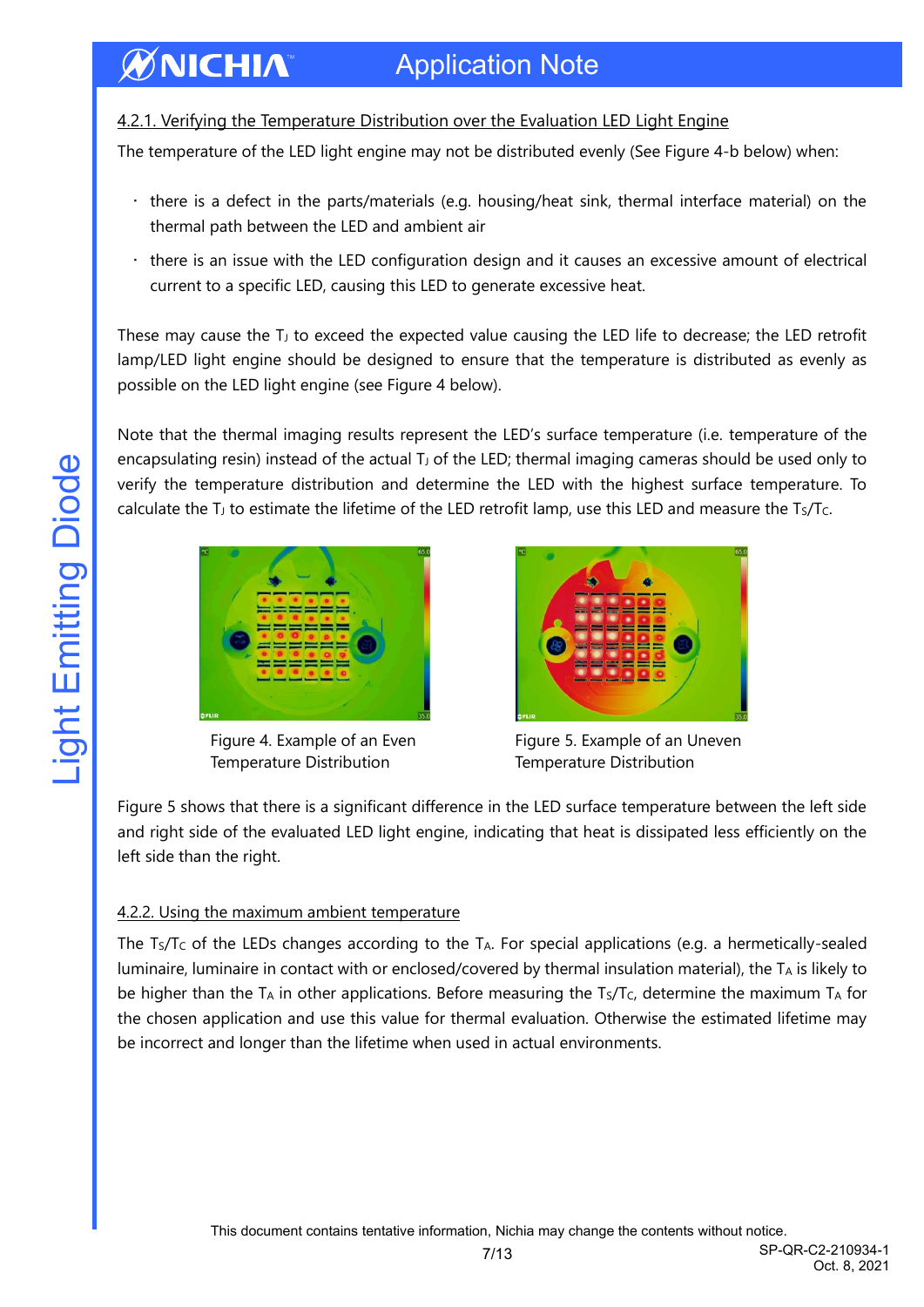#### ØNICHIA Application Note

Refer to Table 2 below for an example of T<sub>A</sub>/T<sub>S</sub> measurement data for an LED operated under different environmental conditions. When there was a difference of  $15.2^{\circ}C$  in the TA between these two environmental conditions, the difference in the  $T<sub>S</sub>$  between the LEDs in these environments was 15.7°C; this result indicates that the increase in the  $TA$  has a direct effect on the  $Ts$ .

|                                | $T_A$ (°C) | Ts (°C) |
|--------------------------------|------------|---------|
| <b>Environment Condition 1</b> | 32 O       | 71 7    |
| <b>Environment Condition 2</b> | 47 Z       | 87.4    |
| Difference in temperature      | 15 2       | 15.7    |

|  | Table 2. TA/Ts Measurement Results |  |
|--|------------------------------------|--|
|  |                                    |  |

#### 4.2.3. Measuring the  $T_S/T_C$  of the LEDs installed in the chosen LED retrofit lamp

Ensure that the evaluation LED light engine and all the other component parts of the LED retrofit lamp are installed in place. Do not dismount the light engine from the lamp and measure the Ts/Tc of the LEDs or remove the lamp cover from the lamp and measure the Ts/Tc of the LEDs for the convenience of measurement (i.e. to attach a thermocouple to the LEDs). Otherwise this may cause the thermal path to change, affecting the T<sub>J</sub> calculation. If an opening for the thermocouple is made in the lamp cover/housing and/or tape is used to secure the thermocouple, ensure that there are no adverse effects on the heat dissipation.

#### 4.2.4. Ensuring that the saturation temperature at the junction has been reached

Operate the evaluation LED retrofit lamp for a sufficient period of time and measure the Ts/Tc of the LEDs once the saturation temperature at the junction has been reached.

#### 4.2.5. Positioning the LED retrofit lamp for its intended use

For accurate measurement of the Ts/Tc, set the evaluation LED retrofit lamp according to the intended position/direction. The T<sup>J</sup> may vary depending on the installation position/orientation of the LED retrofit lamp. Generally, hot air rises and cold air sinks and this may occur inside the LED retrofit lamp; if the evaluation LED retrofit lamp is not positioned/oriented in the intended manner/direction, it may affect the internal temperature distribution of the lamp causing the calculated  $T_J$  to be inaccurate.

8/13 SP-QR-C2-210934-1 Oct. 8, 2021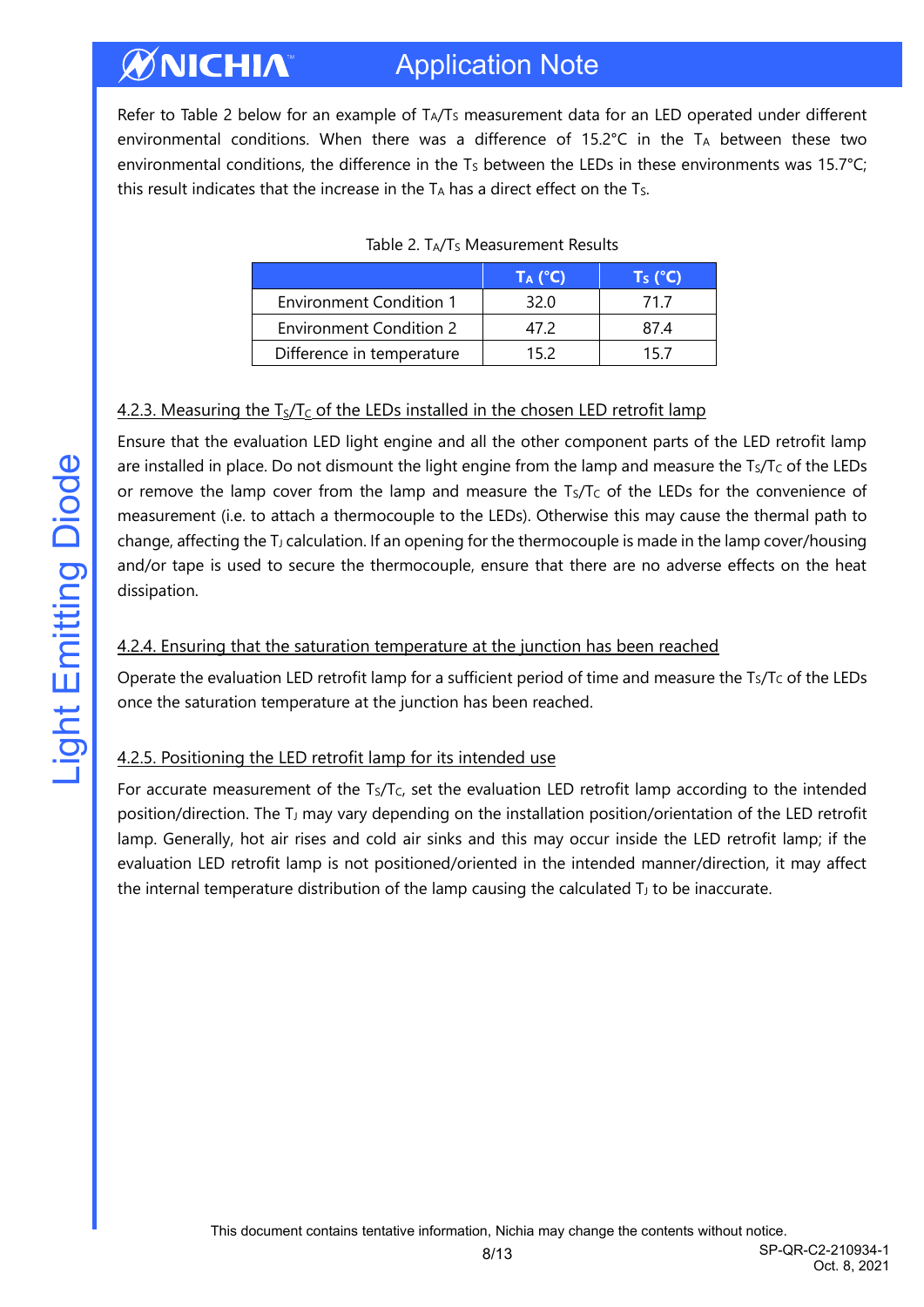#### **ØNICHIA** Application Note

## <span id="page-8-0"></span>**5. Evaluation of the Lifetimes of Selected LED Retrofit Lamps**

This section provides an analysis of the lifetimes of four 60W LED retrofit lamps with different shapes. All these selected lamps use either a Nichia 757 series LED or a competitor's equivalent LED for its light engine. For the measured electrical/optical data and temperatures of the selected lamps, refer to Section 5.1. For the analysis of the lifetimes of these LED retrofit lamps, refer to Section 5.2.

#### 5.1. Characteristics/temperature measurement

The electrical/optical characteristics and temperature measurements were performed on the selected LED retrofit lamps prior to estimating the lifetimes.

#### 5.1.1. Measurement method

- 1. The selected LED retrofit lamps were operated at  $Ta=25^{\circ}C$ .
- 2. Once the saturation temperature was reached, the electrical/optical characteristics of the selected lamps were measured.
- 3. The LED with the highest surface temperature among the LEDs on the light engine was determined and the T<sub>s</sub> was measured.
- 4. The temperature of the LED driver was measured.
- 5. The TJ of this LED was calculated using a thermal resistance (ReJs) of 17°C/W (max.)<sup>3</sup>.

#### 5.1.2. Measurement results

|                   |                       |               | <b>Lamp A</b> | <b>Lamp B</b> | <b>Lamp C</b> | <b>Lamp D</b> |  |
|-------------------|-----------------------|---------------|---------------|---------------|---------------|---------------|--|
| Lamp              | Luminous Flux         | (lm)          | 881           | 855           | 923           | 820           |  |
|                   | <b>Electric Power</b> | (W)           | 8.7           | 10.4          | 12.1          | 7.5           |  |
| LED               | $T_S$                 | (°C)          | 74            | 88            | 101           | 74            |  |
|                   | T <sup>4</sup>        | $(^{\circ}C)$ | 81            | 95            | 113           | 81            |  |
| <b>LED Driver</b> | Temperature           | $C^{\circ}$   | 68            | 69            | 80            | 66            |  |

Table 3. Measurement results of selected LED retrofit lamps

#### 5.2. Evaluation of the lifetimes

The lifetimes of the selected LED retrofit lamps were estimated using the calculated T $_J$  in Table 3 above to verify that the LED retrofit lamps have a lifetime of 40,000 hours as claimed for many 60W LED retrofit lamps.

Note that the LED T<sub>J</sub> vs. estimate lifetime characteristic of the NF2x757DR-V1 LED was used for the following evaluation of all the selected LED retrofit lamps' lifetimes.

Note:

<sup>3</sup> Since the selected lamps use either a Nichia 757 series LED or a competitor's equivalent LED for its light engine, the thermal resistance (RθJS) of the NF2x757DR-V1 LED was used for all these lamps.

This document contains tentative information, Nichia may change the contents without notice.

Oct. 8, 2021

 $4$  Calculated based on the measured T<sub>s</sub> for each lamp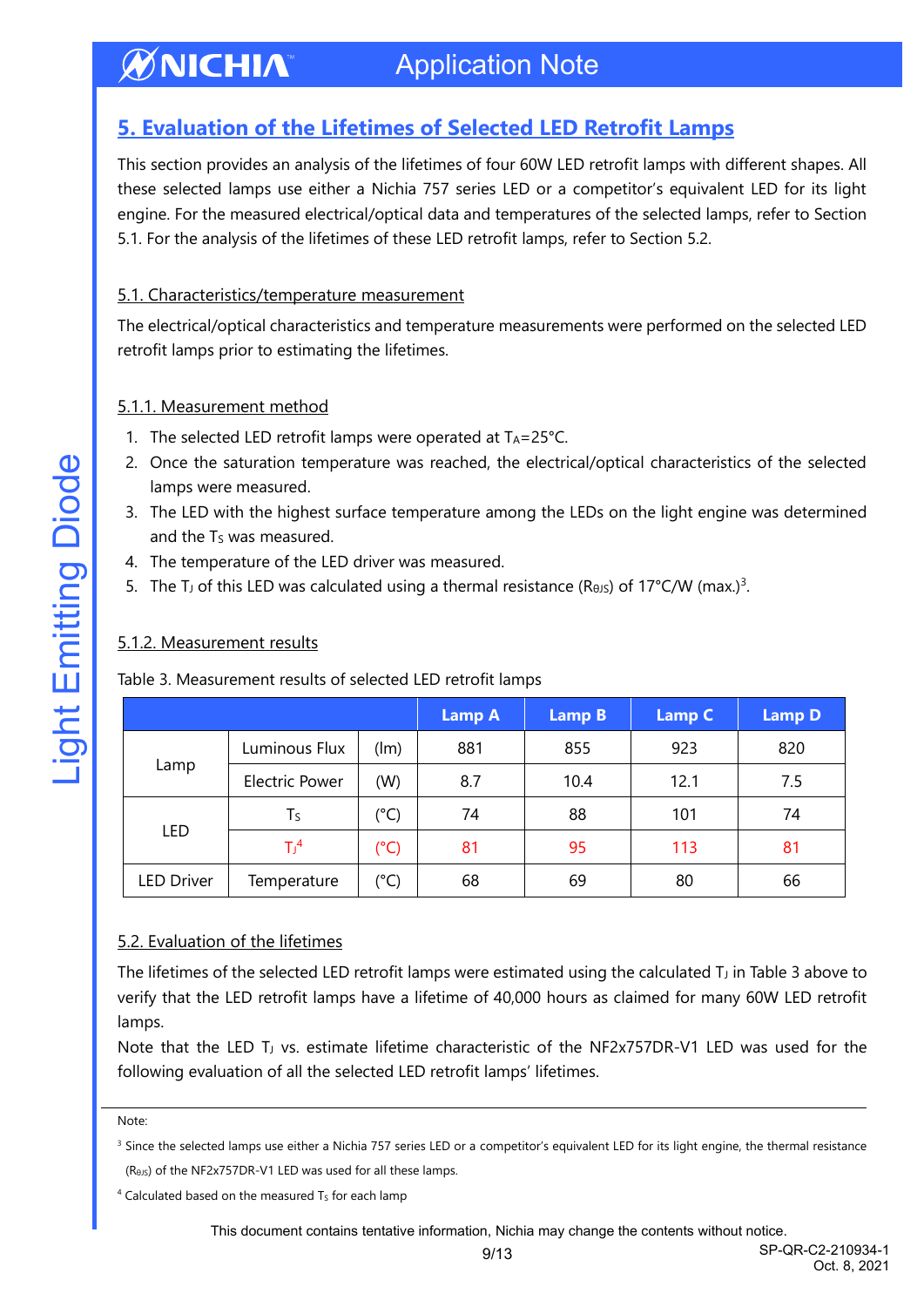# WNICHIA

#### 5.2.1. Evaluation results

#### Lamp A and Lamp D

The estimated lifetime was 50,000 hours, exceeding the targeted lifetime (i.e. 40,000 hours) with a sufficient T<sub>J</sub> tolerance (i.e. 14°C). The measured T<sub>J</sub> was no more than 81°C (See Table 3) while the T<sub>J</sub> at which these LED retrofit lamps (i.e. Lamp A and Lamp D) can last to 40,000 hours is 95°C (See Figure 6).

#### Lamp B

The estimated lifetime reached 40,000 hours with little  $T_J$  tolerance. Depending on the variation of the LED/LED driver characteristics, the actual lifetime may be shorter than 40,000 hours. Note that the TA may be higher and accordingly, the lifetime may be shorter than 40,000 hours when the LED retrofit lamp (i.e. Lamp B) is used in a special application (e.g. a hermetically-sealed luminaire or a luminaire in contact with or enclosed/covered by thermal insulation material).

#### Lamp C

The measured T<sub>J</sub> significantly exceeded 95°C (i.e. T<sub>J</sub>=113°C per Table 3) and accordingly the estimated lifetime was no more than 20,000 hours. Additionally, the measured temperature of the LED driver was the highest among the selected LED retrofit lamps; this may cause the electrolytic capacitor life to decrease, adversely affecting the lifetime of the lamp.



Figure 6. Lifetime Estimation of Selected LED Retrofit Lamps

## <span id="page-9-0"></span>**6. Thermal Design Considerations for a LED Retrofit Lamp**

The following are items that should be considered when designing a LED retrofit lamp to ensure good thermal management of the LEDs.

#### 6.1. Performing the thermal evaluation with an accurate  $T_J$

Sufficient verification is required at the design stage to ensure that there are no issues with the thermal design. If the LED retrofit lamp allows the  $T<sub>J</sub>$  to exceed the design value while in actual use, it may cause issues (i.e. color shift, decrease in the luminous flux) before the end of its designed lifetime. For the details of how to determine the T<sub>J</sub> and lifetime of the LEDs, refer to Section 4.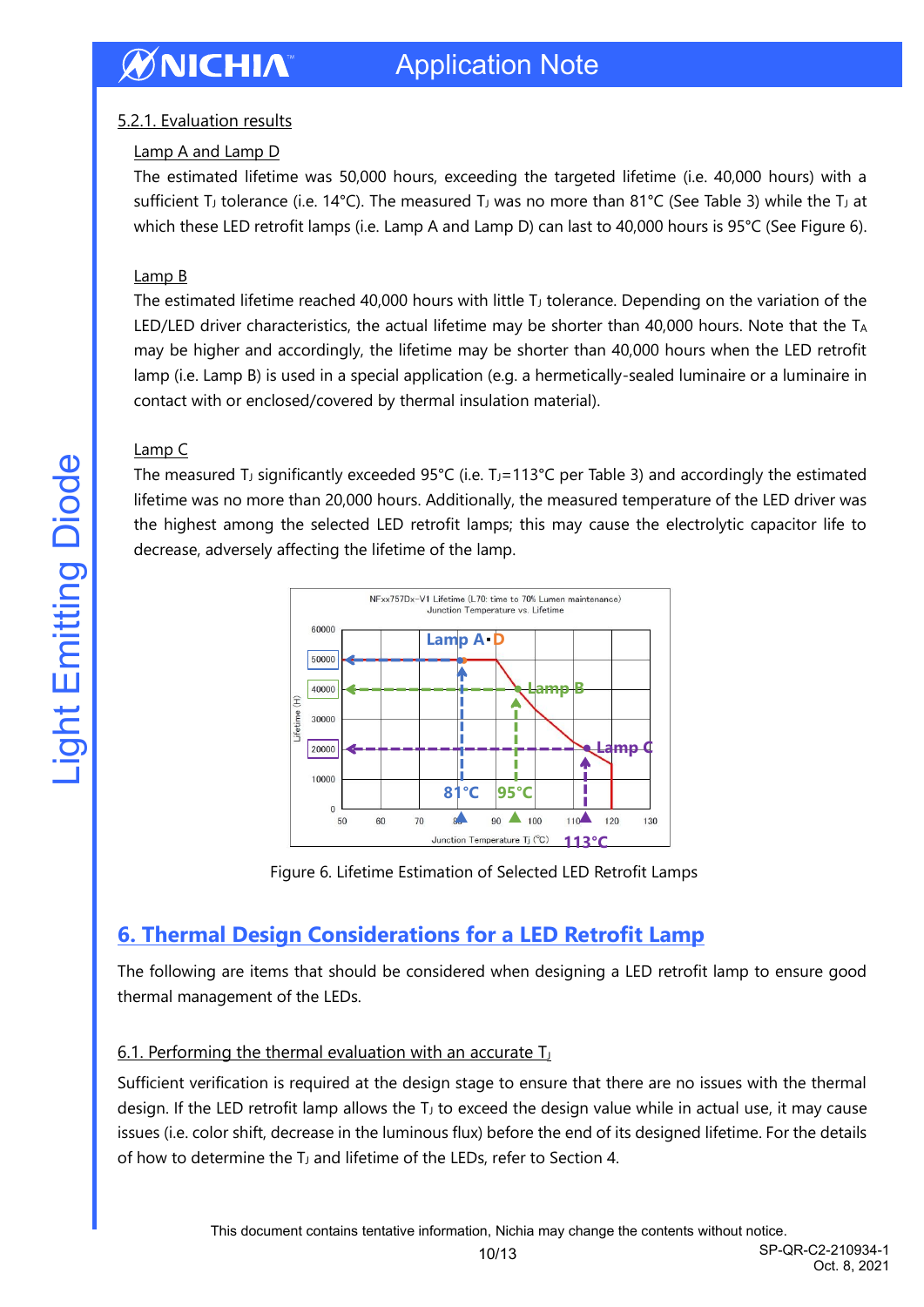# Application Note

#### 6.2. Ensuring the thermal design with a sufficient tolerance

For LEDs/LED drivers, there are variations in their characteristics; this requires that the design of the chosen LED retrofit lamp have a sufficient tolerance for the target T $J$  (i.e. the maximum possible T $J$  for the target lifetime of the LED retrofit lamp per the T<sub>J</sub> vs Lifetime data for the LED being used). Otherwise, while the LED retrofit lamp is operated in actual use the  $T_J$  of the LEDs may exceed the target  $T_J$  and this may cause the LED retrofit lamp to reach its end-of-life earlier than the target lifetime. To improve the lifetime of this lamp, appropriate thermal management measures should be taken to ensure that the thermal design has a sufficient tolerance. Examples are:

- Review the component parts that dissipate the heat (e.g. housing/heat sink, PCB for the LED light engine)
- Reduce the input power

**ØNICHIA** 

#### 6.3. Ensuring that the absolute maximum  $T<sub>J</sub>$  is not exceeded

The thermal design must ensure that the absolute maximum  $T<sub>J</sub>$  is not exceeded under any circumstances. Otherwise the reliability/performance of the LEDs will be jeopardized (e.g. performance degradation, damage to the LED). If the LED retrofit lamp is designed for specific applications (e.g. a hermetically-sealed luminaire, luminaire in contact with or enclosed/covered by thermal insulation material), the resulting effect on the LEDs (i.e. increase in the TJ) must be considered and necessary thermal management measures are incorporated into the design.

#### 6.4. Ensuring that the absolute maximum current is not exceeded

The circuits in the LED driver and the LED light engine must be designed to ensure that the absolute maximum current is not exceeded under any circumstances. Otherwise the reliability/performance of the LEDs will be jeopardized (e.g. performance degradation, damage to the LED). If the LED driver produces a current waveform with noticeable periodic variation (i.e. ripple), the average value of the current flowing through the circuit may be lower than the absolute maximum current for the LEDs and yet the peak current may not. To ensure that this does not occur in the circuit of the chosen application, use an oscilloscope to verify that any part of the current waveform does not exceed the absolute maximum current.

#### 6.5. Taking measures to protect the LEDs from surges

Measures should be taken to protect the LEDs from surges (i.e. voltage/current spikes). If excess voltage/current is applied to the LEDs, it may cause the LED to be damaged. This may occur when the LED retrofit lamp is first turned on (i.e. inrush current) or if electrostatic discharge occurs (e.g. two electrically charged objects come in contact with each other). Nichia recommends using a protection device for the LEDs in both the LED driver and LED light engine circuits.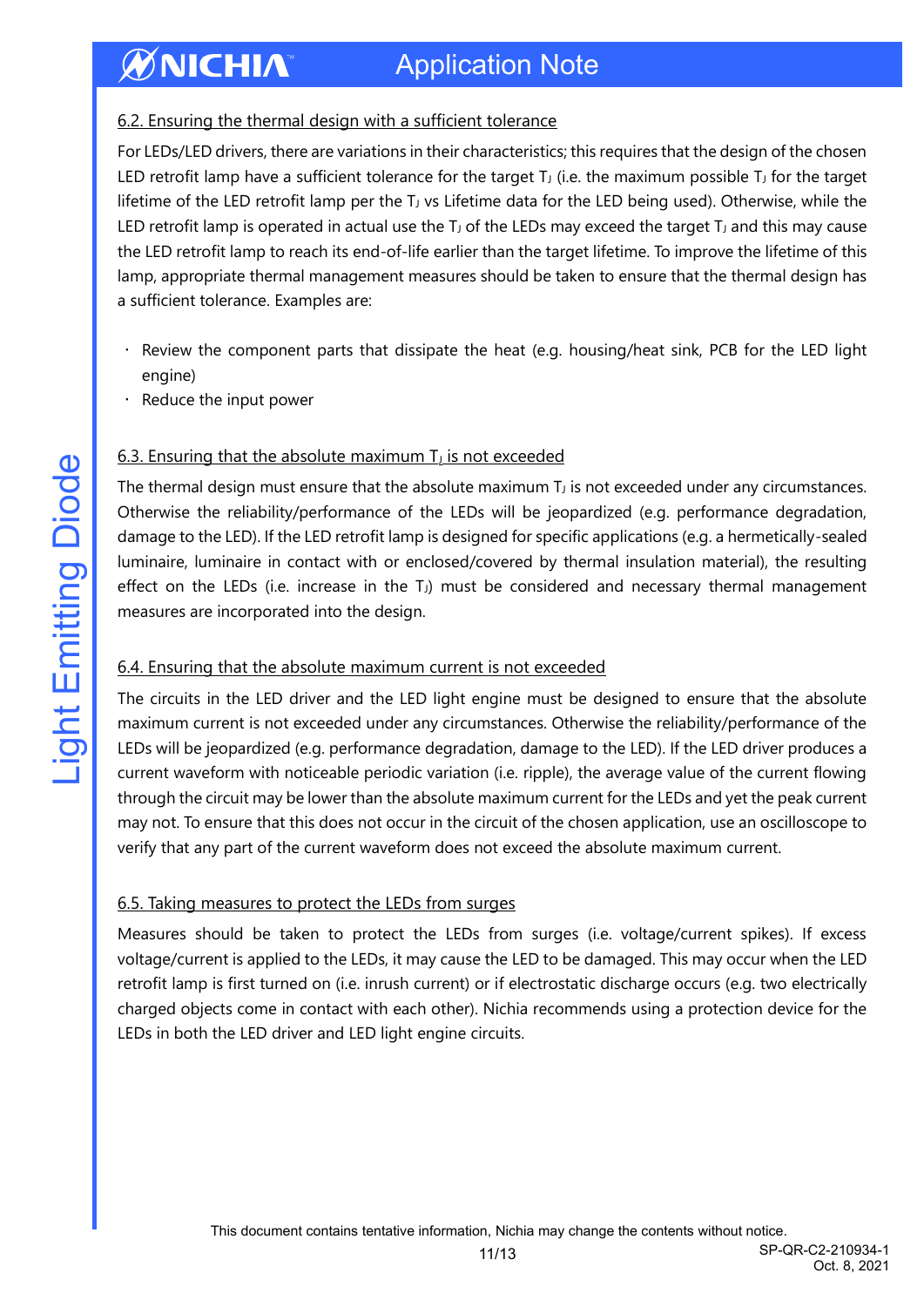### <span id="page-11-0"></span>**7. Summary**

Since the lifetime of an LED can vary depending on the T<sub>J</sub>, the thermal management of the LEDs is critical and careful consideration should be given to the thermal evaluations (e.g. measuring the Ts/Tc and calculating the TJ). When determining the overall system design, ensure that other factors that affect the T<sub>J</sub> (e.g. variations in the LED/LED driver characteristics) are considered and the thermal design has a sufficient margin for the target lifetime.

For more details on the information/data and technical documents outlined in this application note, contact Nichia's sales team.